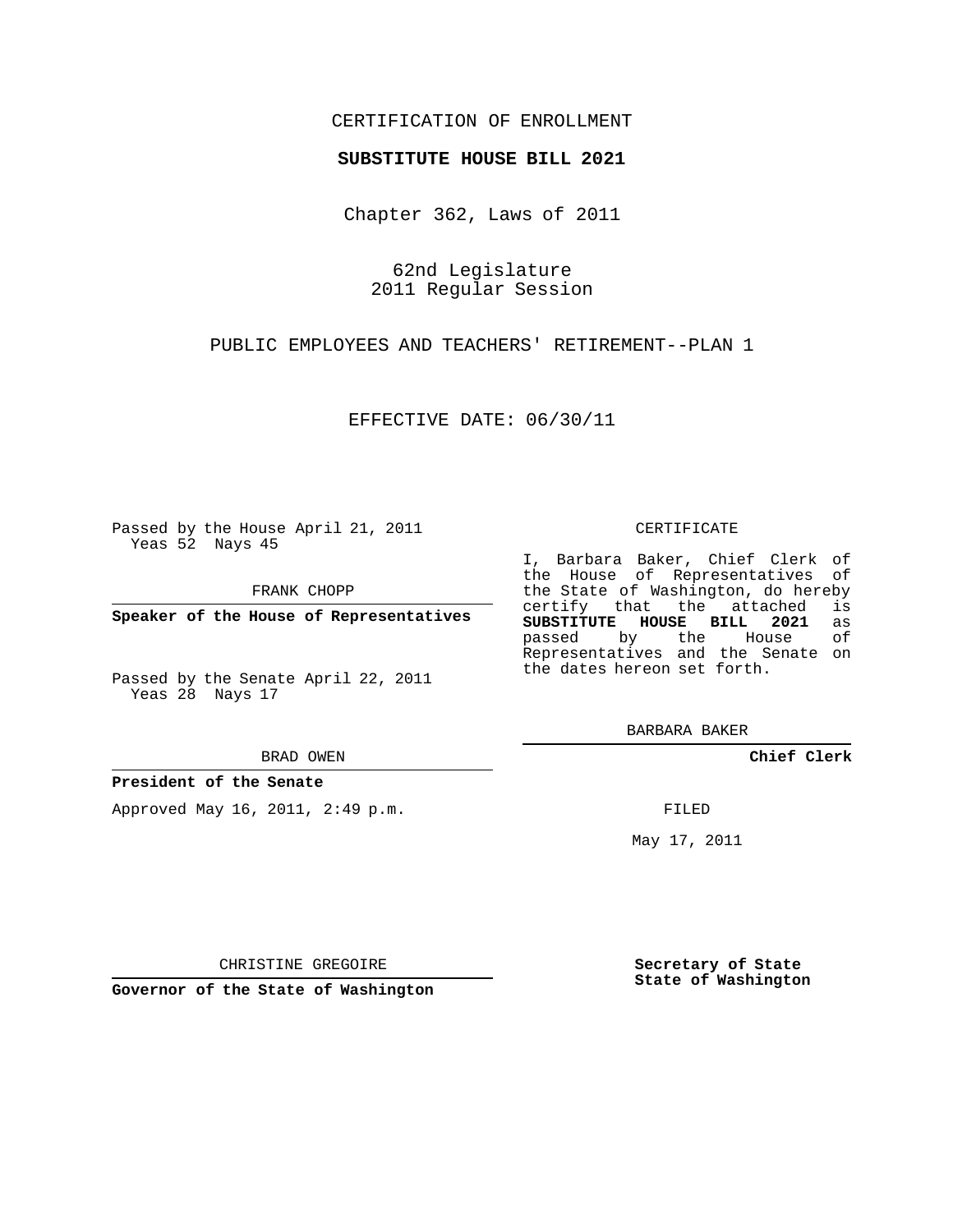# **SUBSTITUTE HOUSE BILL 2021** \_\_\_\_\_\_\_\_\_\_\_\_\_\_\_\_\_\_\_\_\_\_\_\_\_\_\_\_\_\_\_\_\_\_\_\_\_\_\_\_\_\_\_\_\_

\_\_\_\_\_\_\_\_\_\_\_\_\_\_\_\_\_\_\_\_\_\_\_\_\_\_\_\_\_\_\_\_\_\_\_\_\_\_\_\_\_\_\_\_\_

Passed Legislature - 2011 Regular Session

## **State of Washington 62nd Legislature 2011 Regular Session**

**By** House Ways & Means (originally sponsored by Representatives Pettigrew, Darneille, Seaquist, Carlyle, Hunter, and Cody; by request of Governor Gregoire)

READ FIRST TIME 04/19/11.

 AN ACT Relating to annual increase amounts in the public employees' retirement system plan 1 and the teachers' retirement system plan 1; amending RCW 41.32.483, 41.32.489, 41.32.4851, 41.40.183, 41.40.197, 41.40.1984, and 41.45.150; creating a new section; declaring an emergency; and providing an effective date.

BE IT ENACTED BY THE LEGISLATURE OF THE STATE OF WASHINGTON:

 NEW SECTION. **Sec. 1.** Chapter 561, Laws of 2009 made necessary changes to the funding plan for the fiscal integrity of the teachers' retirement system, plan 1 and the public employees' retirement system, plan 1, and provides a basis for improvements in the financial soundness of the pension plans. The legislature now finds that changing economic conditions have also made necessary the amendatory provisions contained in this act. Due to the current extraordinary economic recession and due to the financial demands of other core responsibilities of government, it is not feasible for public employers of this state to fund the annual increase amount and continue to ensure the fiscal integrity of these pension funds. The legislature further clarifies and affirms that the intent of the legislature in section 5, chapter 345, Laws of 1995 and this act is to not create any contractual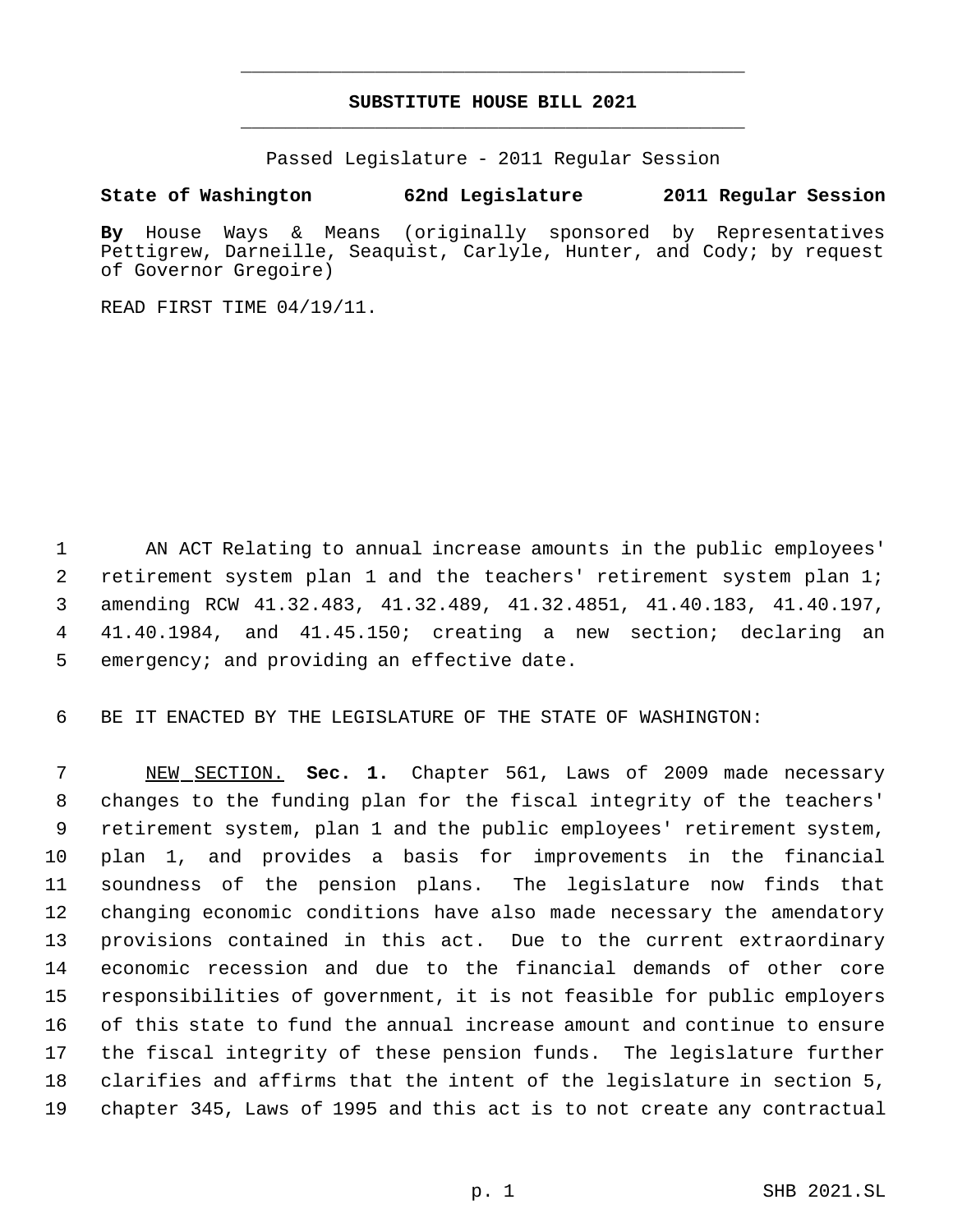rights to the annual increase amount on the part of the public employees' retirement system, plan 1 and the teachers' retirement system, plan 1 members or retirees. Having reserved the right to amend or repeal these provisions in RCW 41.32.489(6) and 41.40.197(5), the legislature is now exercising that right through this act.

 **Sec. 2.** RCW 41.32.483 and 2007 c 491 s 5 are each amended to read as follows:

 (1) Beginning July 1, 2009, the annual increase amount as defined 9 in RCW  $41.32.010$  ( $(46+)$ ) (4) shall be increased by an amount equal to \$0.40 per month per year of service minus the 2008 gain-sharing increase amount under RCW 41.31.010 as it exists on July 22, 2007. This adjustment shall not decrease the annual increase amount, and is not to exceed \$0.20 per month per year of service. The legislature reserves the right to amend or repeal this section in the future and no member or beneficiary has the contractual right to receive this adjustment to the annual increase amount not granted prior to that time.

 (2) The adjustment to the annual increase amount as set forth in section 5, chapter 491, Laws of 2007 was intended by the legislature as a replacement benefit for gain-sharing. If the repeal of chapter 41.31 RCW is held to be invalid in a final determination of a court of law, and the court orders reinstatement of gain-sharing or other alternate benefits as a remedy, then this adjustment to the annual increase amount shall not be included in future annual increase amounts paid on or after the date of such reinstatement.

 (3) No additional annual increase under this section shall be provided after June 30, 2011.

 **Sec. 3.** RCW 41.32.489 and 2007 c 89 s 2 are each amended to read as follows:

 (1) Beginning July 1, 1995, and annually thereafter through July 1, 31 2010, the retirement allowance of a person meeting the requirements of this section shall be increased by the annual increase amount.

 (a) After July 1, 2010, those currently receiving benefits under this section will receive no additional annual increase amounts above the amount in effect on July 1, 2010, except for those who qualify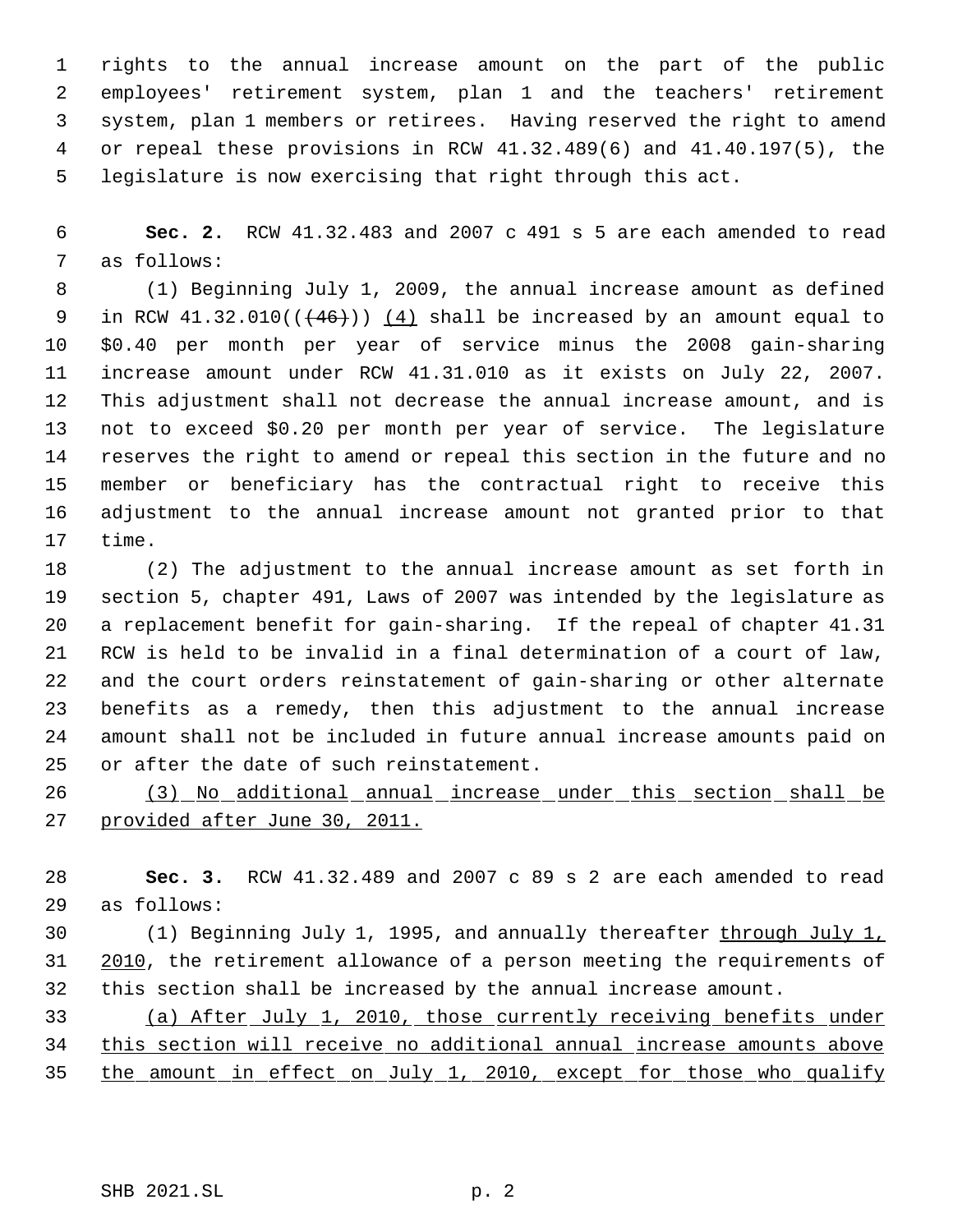1 under subsections (2)(b) and (3)(a) of this section. This subsection 2 shall not reduce retirement allowances below the amounts in effect on 3 the effective date of this section.

 (b) After July 1, 2010, no annual increase amounts may be provided 5 to any beneficiaries who are not already receiving benefits under this section, except for those who qualify under subsections (2)(b) and (3)(a) of this section.

 (2) The following persons shall be eligible for the benefit provided in subsection (1) of this section:

 (a) A beneficiary who has received a retirement allowance for at least one year by July 1st in the calendar year in which the annual increase is given and has attained at least age sixty-six by December 31st in the calendar year in which the annual increase is given; or

 (b) A beneficiary whose retirement allowance is lower than the minimum benefit provided under RCW 41.32.4851.

 (3) The following persons shall also be eligible for the benefit provided in subsection (1) of this section:

 (a) A beneficiary receiving the minimum benefit on June 30, 1995, under RCW 41.32.485; or

 (b) A recipient of a survivor benefit on June 30, 1995, which has been increased by RCW 41.32.575.

 (4) If otherwise eligible, those receiving an annual adjustment under RCW 41.32.530(1)(d) shall be eligible for the annual increase adjustment in addition to the benefit that would have been received absent this section.

 (5) Those receiving a temporary disability benefit under RCW 41.32.540 shall not be eligible for the benefit provided by this section.

 (6) The legislature reserves the right to amend or repeal this section in the future and no member or beneficiary has a contractual right to receive this postretirement adjustment not granted prior to that time.

 **Sec. 4.** RCW 41.32.4851 and 2006 c 244 s 1 are each amended to read as follows:

 (1) No one who becomes a beneficiary after June 30, 1995, shall receive a monthly retirement allowance of less than twenty-four dollars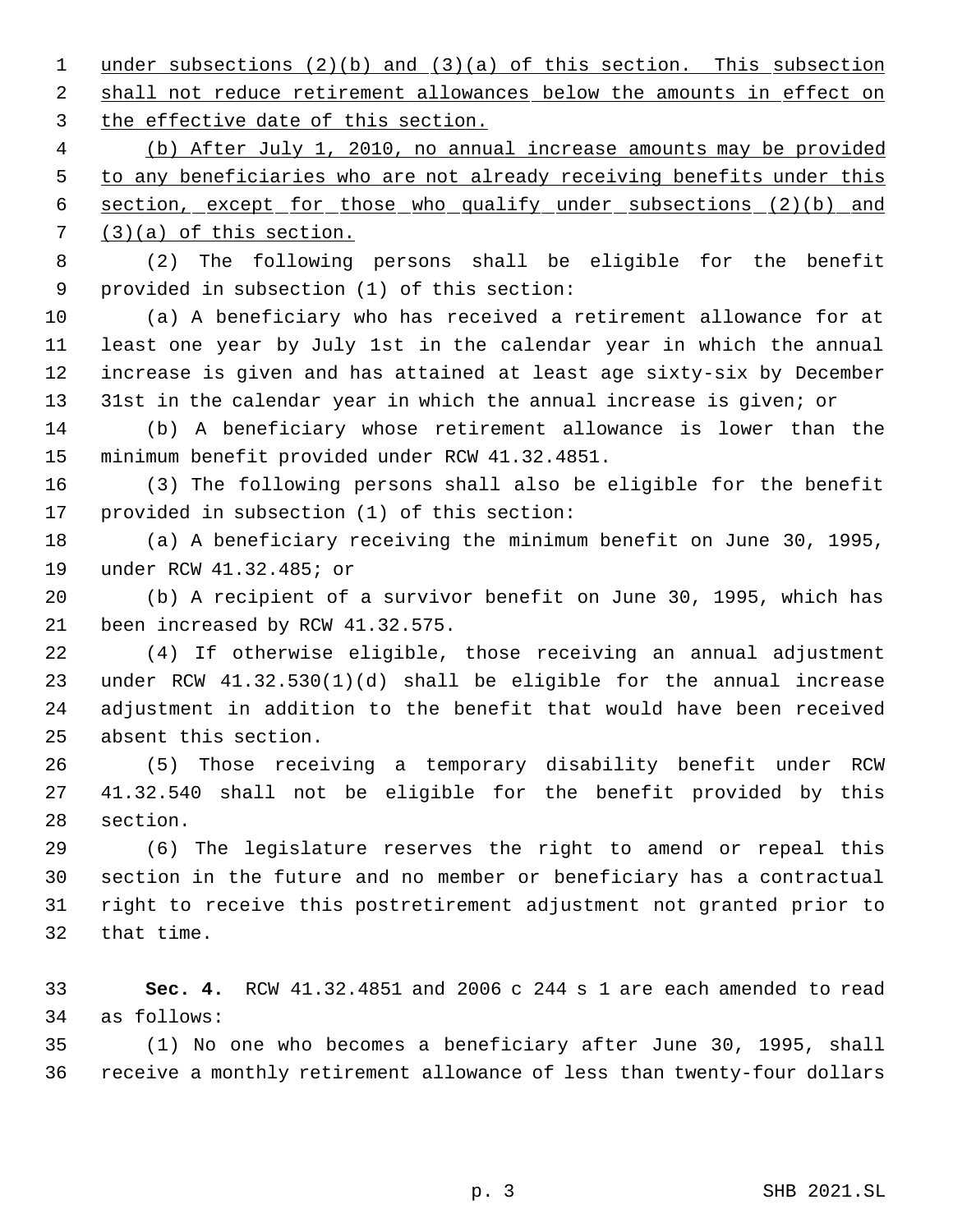1 and twenty-two cents times the number of years of service creditable to 2 the person whose service is the basis of such retirement allowance.

 (2) If the retirement allowance payable was adjusted at the time benefit payments to the beneficiary commenced, the minimum allowance provided in this section shall be adjusted in a manner consistent with that adjustment.

 7 (3) Beginning July 1, 1996, the minimum benefit set forth in 8 subsection (1) of this section shall be adjusted annually by the annual 9 increase.

10 (4) Those receiving a temporary disability benefit under RCW 11 41.32.540 shall not be eligible for the benefit provided by this 12 section.

13 (5) ((Beginning July 1, 2004, the minimum benefit set forth in 14 subsection  $(1)$  -of -this -section, prior -to -adjustments -set -forth -in 15 subsection (2) of this section, for a beneficiary with at least twenty-16 five years of service and who has been retired at least twenty years 17 shall be one thousand dollars per month. On July 1, 2006, and each 18 year - thereafter, - the - minimum - benefit - in - this - subsection - shall - be 19 increased by three percent, rounded to the nearest cent.

20  $(6)$  Beginning July 1, 2006, the minimum benefit set forth in 21  $subsection-(1)-of-this-section, -prior-to-adjustments-set–forth-in$ 22 subsection (2) of this section, for a beneficiary with at least twenty 23 years of service and who has been retired at least twenty-five years 24 shall be one thousand dollars per month. On July 1, 2006, and each  $25$  year - thereafter, - the - minimum - benefit - in - this - subsection - shall - be 26 increased by three percent, rounded to the nearest cent.)) Beginning 27 July 1, 2011, the minimum benefit set forth in subsection (1) of this 28 section, prior to adjustments set forth in subsection (2) of this 29 section, for a beneficiary with either (a) at least twenty years of 30 service and who has been retired at least twenty-five years, or (b) at 31 least twenty-five years of service and who has been retired at least 32 twenty years, shall be one thousand five hundred dollars per month. On 33 July 1, 2011, and each year thereafter, the minimum benefit in this 34 subsection shall be increased by three percent, rounded to the nearest 35 cent.

36 **Sec. 5.** RCW 41.40.183 and 2007 c 491 s 11 are each amended to read 37 as follows: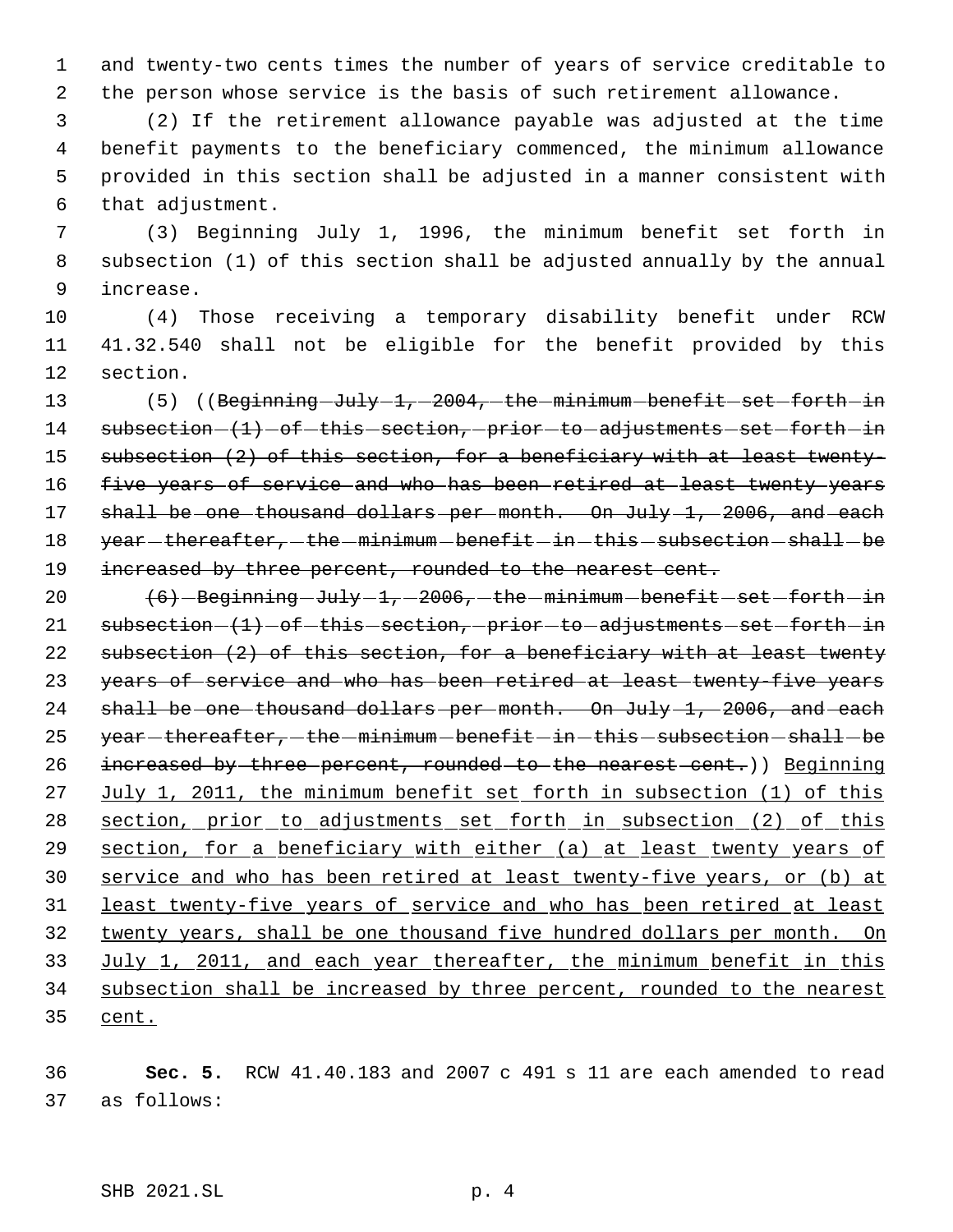(1) Beginning July 1, 2009, the annual increase amount as defined 2 in RCW  $41.40.010((441))$   $(4)$  shall be increased by an amount equal to \$0.40 per month per year of service minus the 2008 gain-sharing increase amount under RCW 41.31.010 as it exists on July 22, 2007. This adjustment shall not decrease the annual increase amount, and is not to exceed \$0.20 per month per year of service. The legislature reserves the right to amend or repeal this section in the future and no member or beneficiary has the contractual right to receive this adjustment to the annual increase amount not granted prior to that time.

 (2) The adjustment to the annual increase amount as set forth in section 11, chapter 491, Laws of 2007 was intended by the legislature as a replacement benefit for gain-sharing. If the repeal of chapter 41.31 RCW is held to be invalid in a final determination of a court of law, and the court orders reinstatement of gain-sharing or other alternate benefits as a remedy, then this adjustment to the annual increase amount shall not be included in future annual increase amounts paid on or after the date of such reinstatement.

 (3) No additional increase under this section shall be provided after June 30, 2011.

 **Sec. 6.** RCW 41.40.197 and 2007 c 89 s 1 are each amended to read as follows:

23 (1) Beginning July 1, 1995, and annually thereafter through July 1, 2010, the retirement allowance of a person meeting the requirements of this section shall be increased by the annual increase amount.

 (a) After July 1, 2010, those currently receiving benefits under 27 this section will receive no additional annual increase amounts above 28 the amount in effect on July 1, 2010, except for those who qualify 29 under subsection (2)(b) of this section. This subsection shall not 30 reduce retirement allowances below the amounts in effect on the effective date of this section.

 (b) After July 1, 2010, no annual increase amounts may be provided 33 to any beneficiaries who are not already receiving benefits under this section, except for those who qualify under subsection (2)(b) of this section.

 (2) The following persons shall be eligible for the benefit provided in subsection (1) of this section: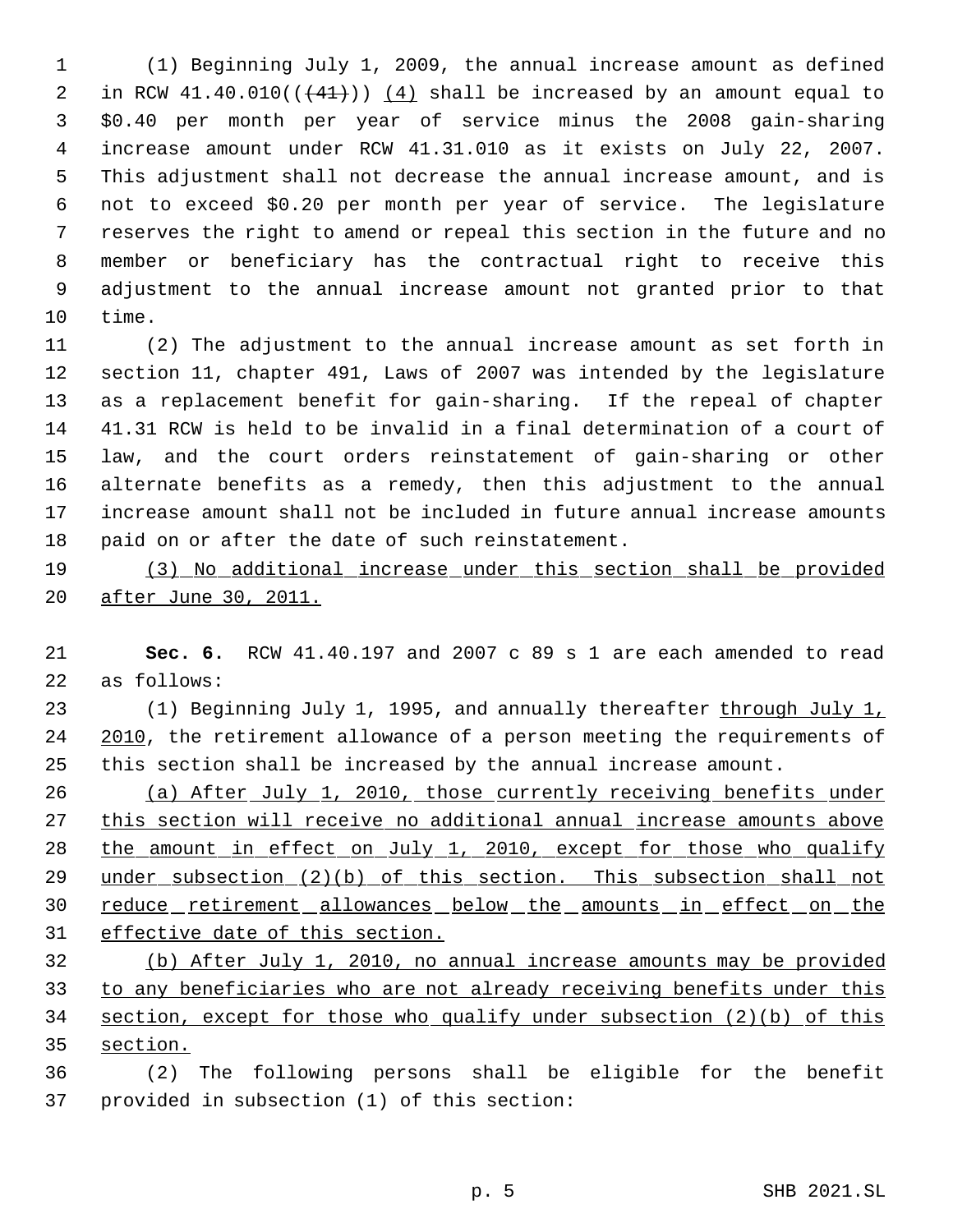(a) A beneficiary who has received a retirement allowance for at least one year by July 1st in the calendar year in which the annual increase is given and has attained at least age sixty-six by December 31st in the calendar year in which the annual increase is given; or

 (b) A beneficiary whose retirement allowance is lower than the minimum benefit provided under RCW 41.40.1984.

 (3) If otherwise eligible, those receiving an annual adjustment under RCW 41.40.188(1)(c) shall be eligible for the annual increase adjustment in addition to the benefit that would have been received absent this section.

 (4) Those receiving a benefit under RCW 41.40.220(1), or a survivor of a disabled member under RCW 41.44.170(5) shall be eligible for the benefit provided by this section.

 (5) The legislature reserves the right to amend or repeal this section in the future and no member or beneficiary has a contractual right to receive this postretirement adjustment not granted prior to that time.

 **Sec. 7.** RCW 41.40.1984 and 2006 c 244 s 2 are each amended to read as follows:

 (1) Except as provided in subsections (4) and (5) of this section, no one who becomes a beneficiary after June 30, 1995, shall receive a monthly retirement allowance of less than twenty-four dollars and twenty-two cents times the number of years of service creditable to the person whose service is the basis of such retirement allowance.

 (2) Where the retirement allowance payable was adjusted at the time benefit payments to the beneficiary commenced, the minimum allowance provided in this section shall be adjusted in a manner consistent with that adjustment.

 (3) Beginning July 1, 1996, the minimum benefit set forth in subsection (1) of this section shall be adjusted annually by the annual increase.

 (4) Those receiving a benefit under RCW 41.40.220(1) or under RCW 41.44.170 (3) and (5) shall not be eligible for the benefit provided by this section.

 (5) For persons who served as elected officials and whose accumulated employee contributions and credited interest was less than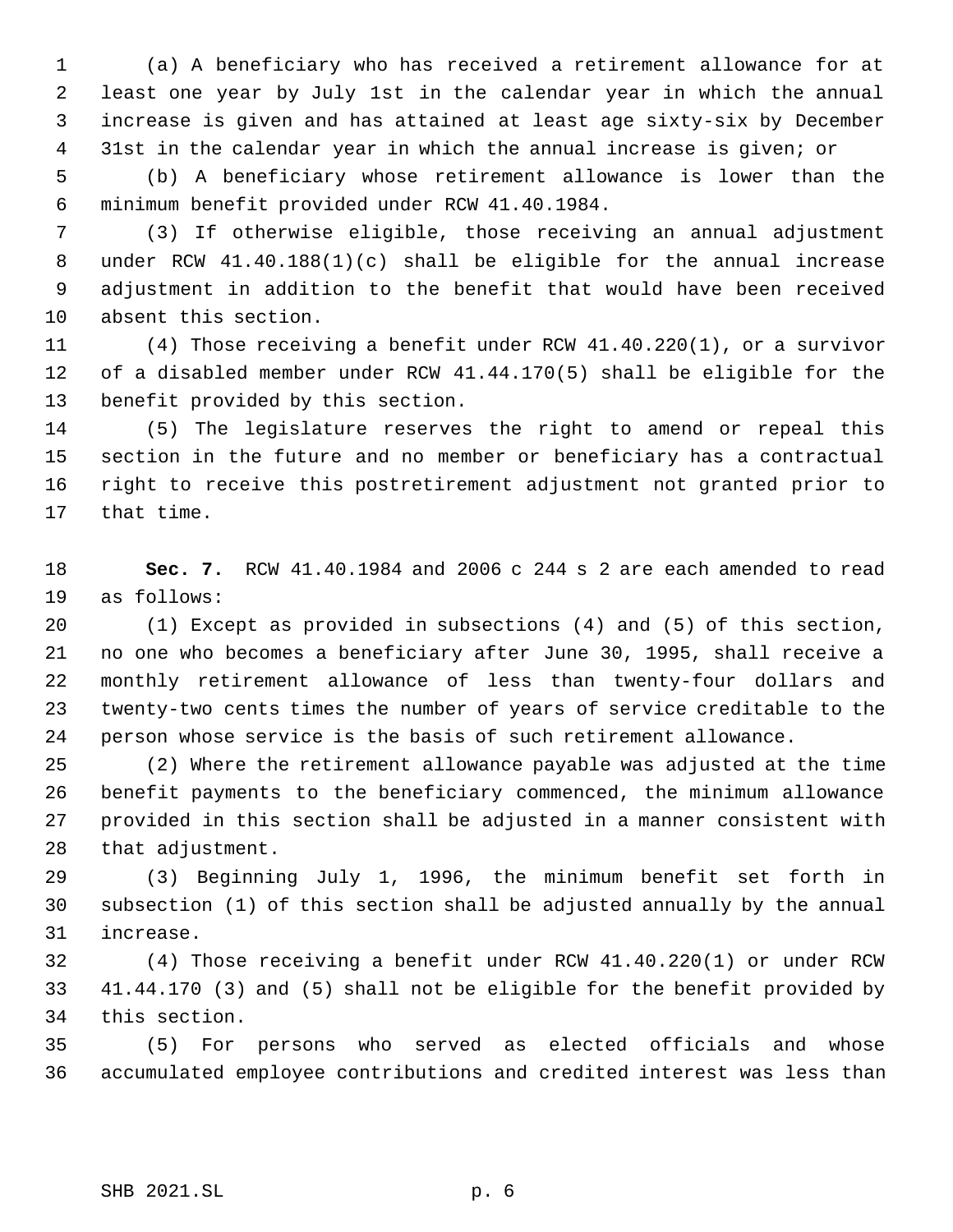1 seven hundred fifty dollars at the time of retirement, the minimum 2 benefit under subsection (1) of this section shall be ten dollars per 3 month per each year of creditable service.

4 (6) ((Beginning-July-1,-2004,-the-minimum-benefit-set-forth-in 5  $subsection-(1)-of-this-section, -prior-to-adjustments-set–forth-in$  6 subsection (2) of this section, for a beneficiary with at least twenty- 7 five years of service and who has been retired at least twenty years 8 shall be one thousand dollars per month. On July 1, 2006, and each 9  $year - thereafter$ ,  $-$  the  $-minimum - benefit - in - this - subsection - shall - be$ 10 increased by three percent, rounded to the nearest cent.

 $11$   $(7)$  -Beginning  $Ju$ ly  $-1$ ,  $-2006$ ,  $-$  the  $-$  minimum  $-$  benefit  $-$  set  $-$  forth  $-$  in 12 subsection  $(1)$  -of-this section, prior to adjustments set forth in 13 subsection (2) of this section, for a beneficiary with at least twenty 14 years of service and who has been retired at least twenty-five years 15 shall be one thousand dollars per month. On July 1, 2006, and each 16 year-thereafter, -the -minimum -benefit -in -this -subsection -shall -be 17 increased by three percent, rounded to the nearest cent.)) Beginning 18 July 1, 2011, the minimum benefit set forth in subsection (1) of this 19 section, prior to adjustments set forth in subsection (2) of this 20 section, for a beneficiary with either (a) at least twenty years of 21 service and who has been retired at least twenty-five years, or (b) at 22 least twenty-five years of service and who has been retired at least 23 twenty years, shall be one thousand five hundred dollars per month. On 24 July 1, 2011, and each year thereafter, the minimum benefit in this 25 subsection shall be increased by three percent, rounded to the nearest 26 cent.

27 **Sec. 8.** RCW 41.45.150 and 2010 1st sp.s. c 26 s 7 are each amended 28 to read as follows:

 (1) Beginning July 1, 2009, and ending June 30, 2015, maximum annual contribution rates are established for the portion of the employer contribution rate for the public employees' retirement system and the public safety employees' retirement system that is used for the sole purpose of amortizing that portion of the unfunded actuarial accrued liability in the public employees' retirement system plan 1 that excludes any amounts required to amortize plan 1 benefit improvements effective after June 30, 2009. The maximum rates are: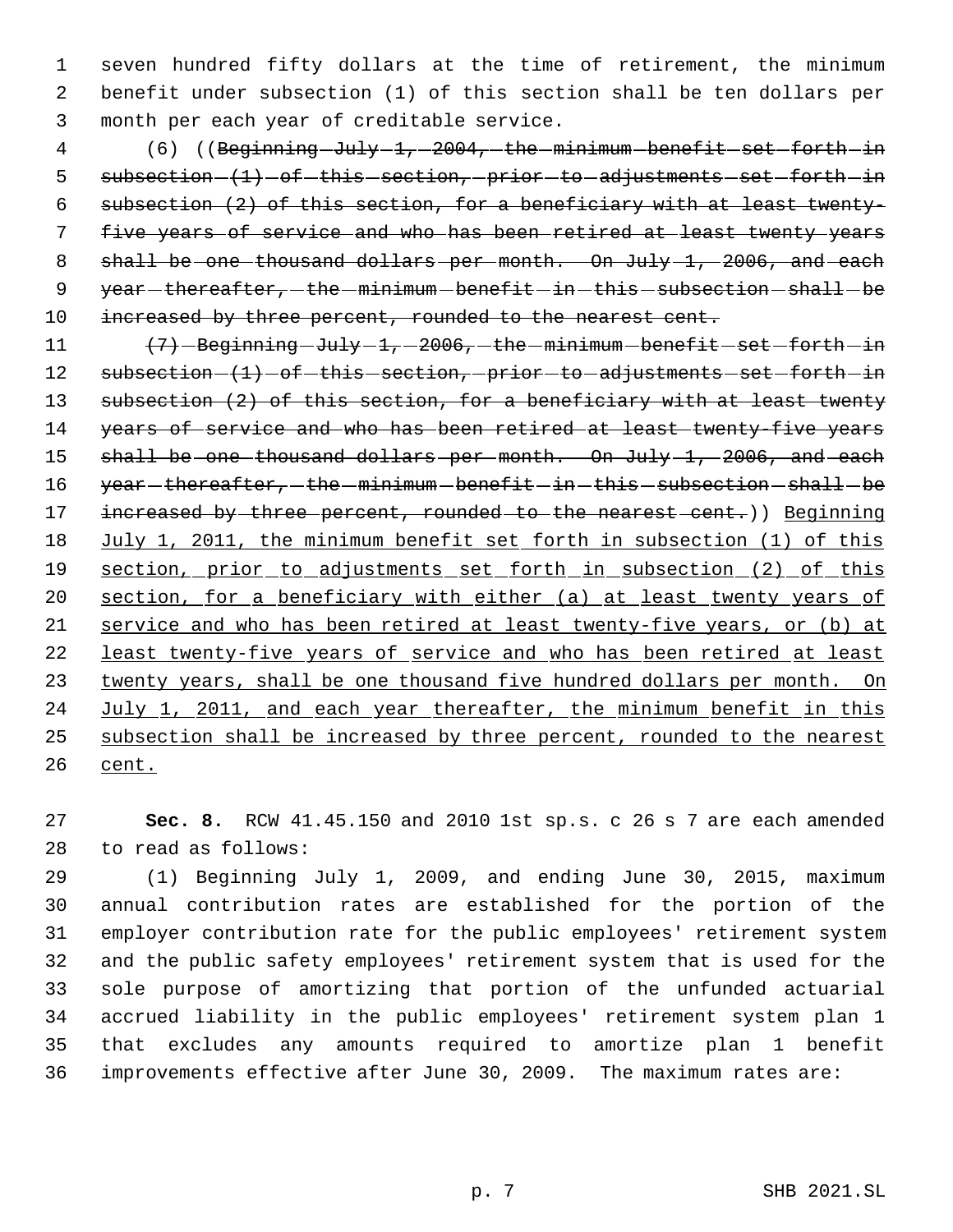| Fiscal Year ending: |      |  |                |                                           |      |  |  |  |
|---------------------|------|--|----------------|-------------------------------------------|------|--|--|--|
| 2010                | 2011 |  | 2012 2013 2014 |                                           | 2015 |  |  |  |
|                     |      |  |                | 1.25\% 1.25\% 3.75\% 4.50\% 5.25\% 6.00\% |      |  |  |  |

 (2) Beginning September 1, 2009, and ending August 31, 2015, maximum annual contribution rates are established for the portion of the employer contribution rate for the school employees' retirement system that is used for the sole purpose of amortizing that portion of the unfunded actuarial accrued liability in the public employees' retirement system plan 1 that excludes any amounts required to amortize plan 1 benefit improvements effective after June 30, 2009. The maximum rates are:

Fiscal Year ending:

| 14 |  |  | 2010 2011 2012 2013 2014 2015             |  |
|----|--|--|-------------------------------------------|--|
| 15 |  |  | 1.25\% 1.25\% 3.75\% 4.50\% 5.25\% 6.00\% |  |

 (3) Beginning September 1, 2009, and ending August 31, 2015, maximum annual contribution rates are established for the portion of the employer contribution rate for the teachers' retirement system that is used for the sole purpose of amortizing that portion of the unfunded actuarial accrued liability in the teachers' retirement system plan 1 that excludes any amounts required to amortize plan 1 benefit improvements effective after June 30, 2009. The maximum rates are:

 Fiscal Year ending: 2010 2011 2012 2013 2014 2015 2.04% 2.04% 6.50% 7.50% 8.50% 9.50%

 $(4)$  Beginning July 1, 2015, a minimum  $(5.25)$  3.50 percent contribution is established as part of the basic employer contribution rate for the public employees' retirement system and the public safety employees' retirement system, to be used for the sole purpose of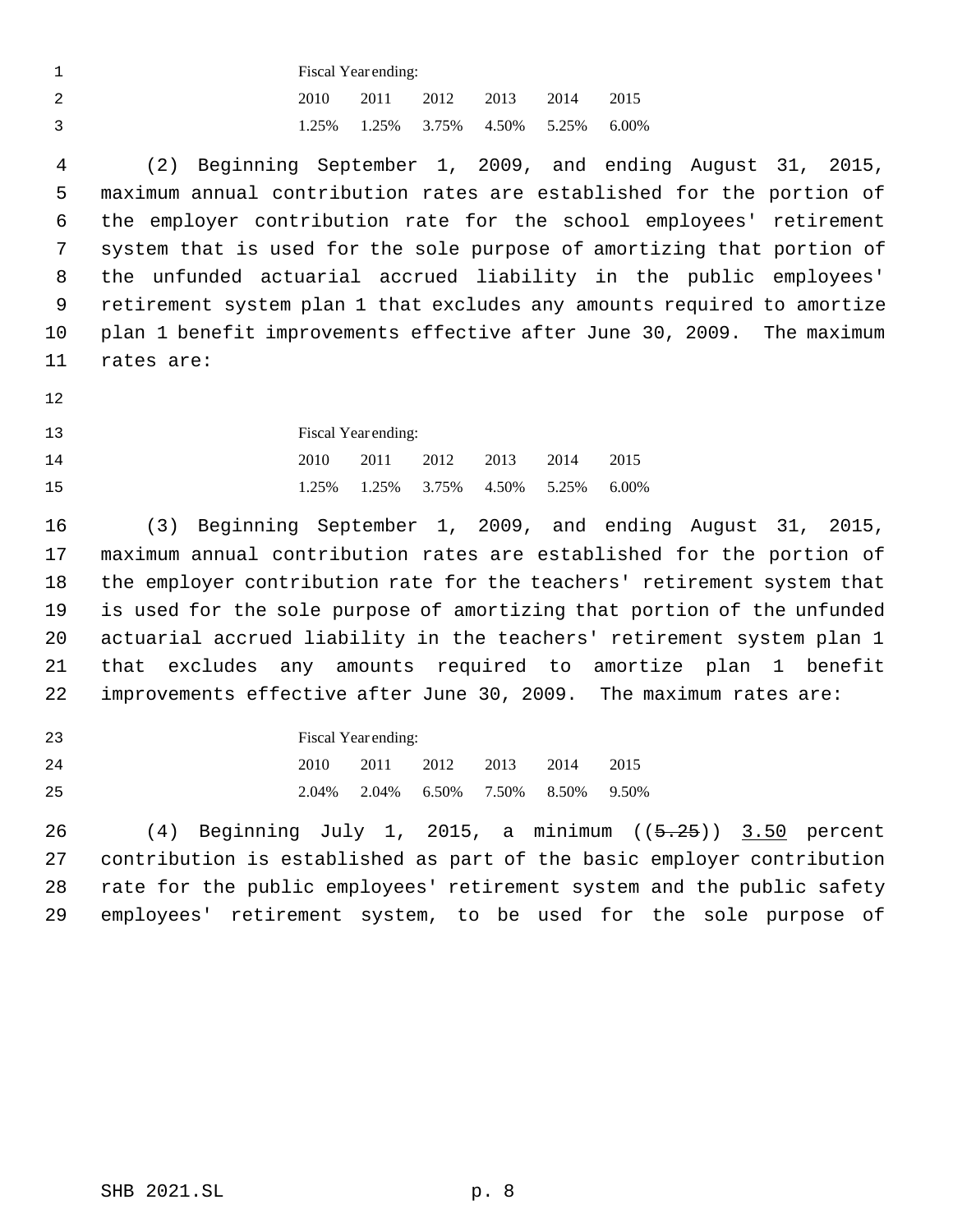amortizing that portion of the unfunded actuarial accrued liability in the public employees' retirement system plan 1 that excludes any amounts required to amortize plan 1 benefit improvements effective after June 30, 2009. This minimum contribution rate shall remain effective until the actuarial value of assets in plan 1 of the public employees' retirement system equals one hundred percent of the actuarial accrued liability.

 (5) Beginning September 1, 2015, a minimum ((5.25)) 3.50 percent contribution is established as part of the basic employer contribution rate for the school employees' retirement system, to be used for the sole purpose of amortizing that portion of the unfunded actuarial accrued liability in the public employees' retirement system plan 1 that excludes any amounts required to amortize plan 1 benefit improvements effective after June 30, 2009. This minimum contribution rate shall remain effective until the actuarial value of assets in plan 1 of the public employees' retirement system equals one hundred percent of the actuarial accrued liability.

18 (6) Beginning September 1, 2015, a minimum ((8.00)) 5.75 percent contribution is established as part of the basic employer contribution rate for the teachers' retirement system, to be used for the sole purpose of amortizing that portion of the unfunded actuarial accrued liability in the teachers' retirement system plan 1 that excludes any amounts required to amortize plan 1 benefit improvements effective after June 30, 2009. This minimum contribution rate shall remain effective until the actuarial value of assets in plan 1 of the teachers' retirement system equals one hundred percent of the actuarial accrued liability.

 (7) Upon completion of each biennial actuarial valuation, the state actuary shall review the appropriateness of the minimum contribution rates and recommend to the council any adjustments as may be needed due to material changes in benefits or actuarial assumptions, methods, or experience. Any changes adopted by the council shall be subject to revision by the legislature.

 NEW SECTION. **Sec. 9.** If any provision of this act or its application to any person or circumstance is held invalid, the remainder of the act or the application of the provision to other persons or circumstances is not affected.